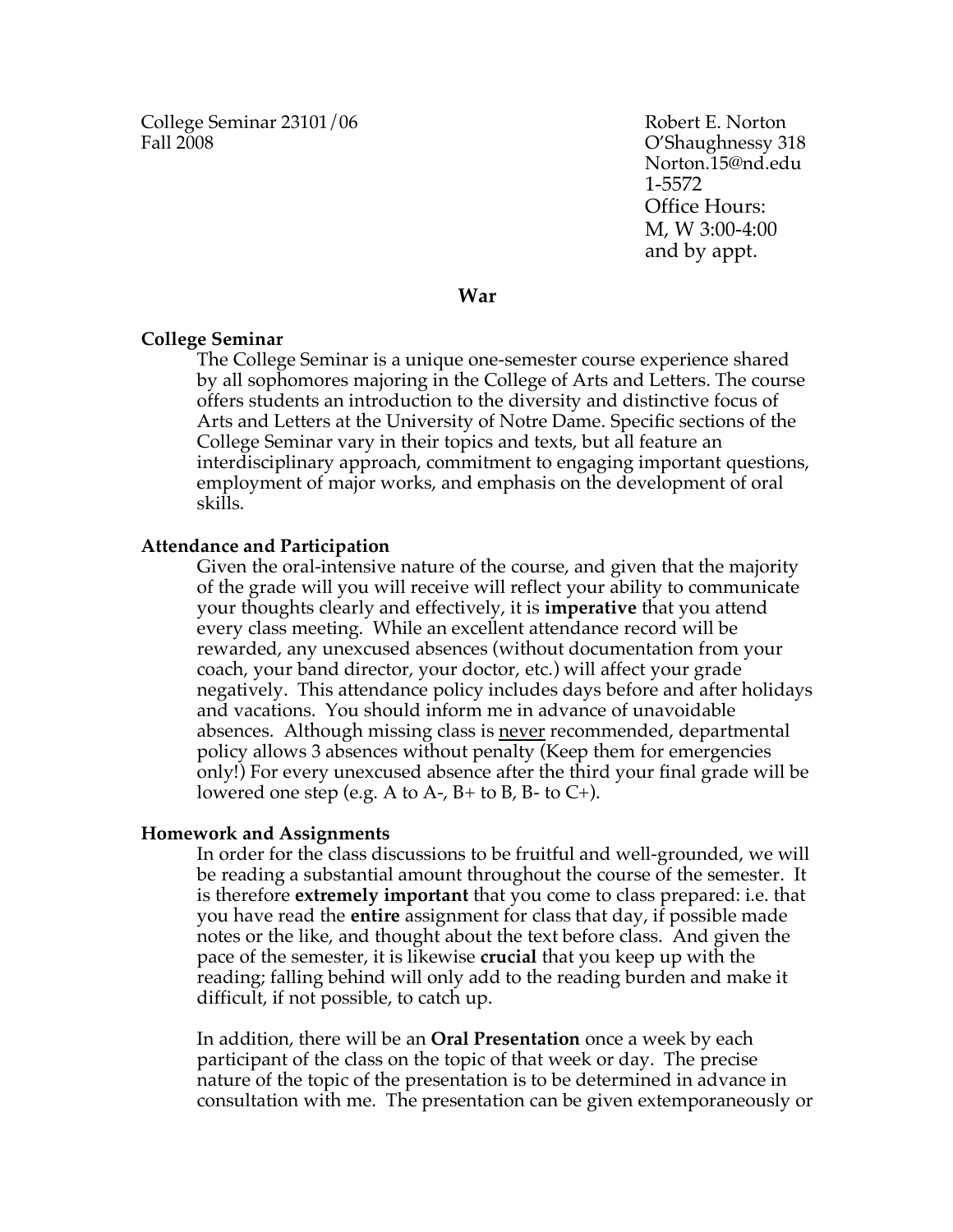from a written text (former preferred), but should be no longer than 15-20 minutes in length. The presentation will be followed by a short discussion of it by the class.

There will also be a short paper and a written final exam.

## **Honor Code**

Throughout all course activities, including written assignments, quizzes, and exams, the Honor Code is in effect: all of this work has to be your own and not anyone else's. To familiarize yourself with the Honor Code, please read the pertinent chapter in *Du Lac* (beginning on p. a-33): particularly section IV, entitled "Student Responsibilities under the Academic Code of Honor," points A through D; or visit http://www.nd.edu/~hnrcode/IV-Student\_Resp.htm. If secondary sources are used for any assignments, these sources should be listed in a bibliography at the assignment's end, and any quoted material should be placed in quotation marks and clearly attributed in a footnote. Plagiarism (i.e., any written work presented as entirely your own and original to the particular assignment that is *not*, in fact, entirely your own and/or original to the particular assignment) is a serious matter. If you have questions about this policy and how it applies to your work for our course, and if you are in doubt about the legitimacy of your activities with respect to this course, please don't hesitate to ask me–before any problems can arise.

# **Required Texts**

Sun Tzu, *The Art of War* Caesar, *The Gallic War* Shakespeare, *Henry V* Clausewitz, *On War* Erich Maria Remarque, *All Quiet on the Western Front* T.E. Lawrence, *Seven Pillars of Wisdom* W.G. Sebald, *On the Natural History of Destruction* Thomas E. Ricks, *Fiasco. The American Military Adventure in Iraq*

There will also be a showing of films by Stanley Kubrick, *Full Metal Jacket*

### **Requirements and Evaluation**:

| Attendance, Class Participation | $45\%$  |
|---------------------------------|---------|
| Oral Presentation               | $25\%$  |
| One Short Essay                 | $10\%$  |
| Final Exam                      | $20 \%$ |

### **Contacting and Meeting with Professor Norton:**

During office hours, I will be in my office in O'Shaughnessy 318, ready to discuss course issues or anything else. If you can't make my office hours,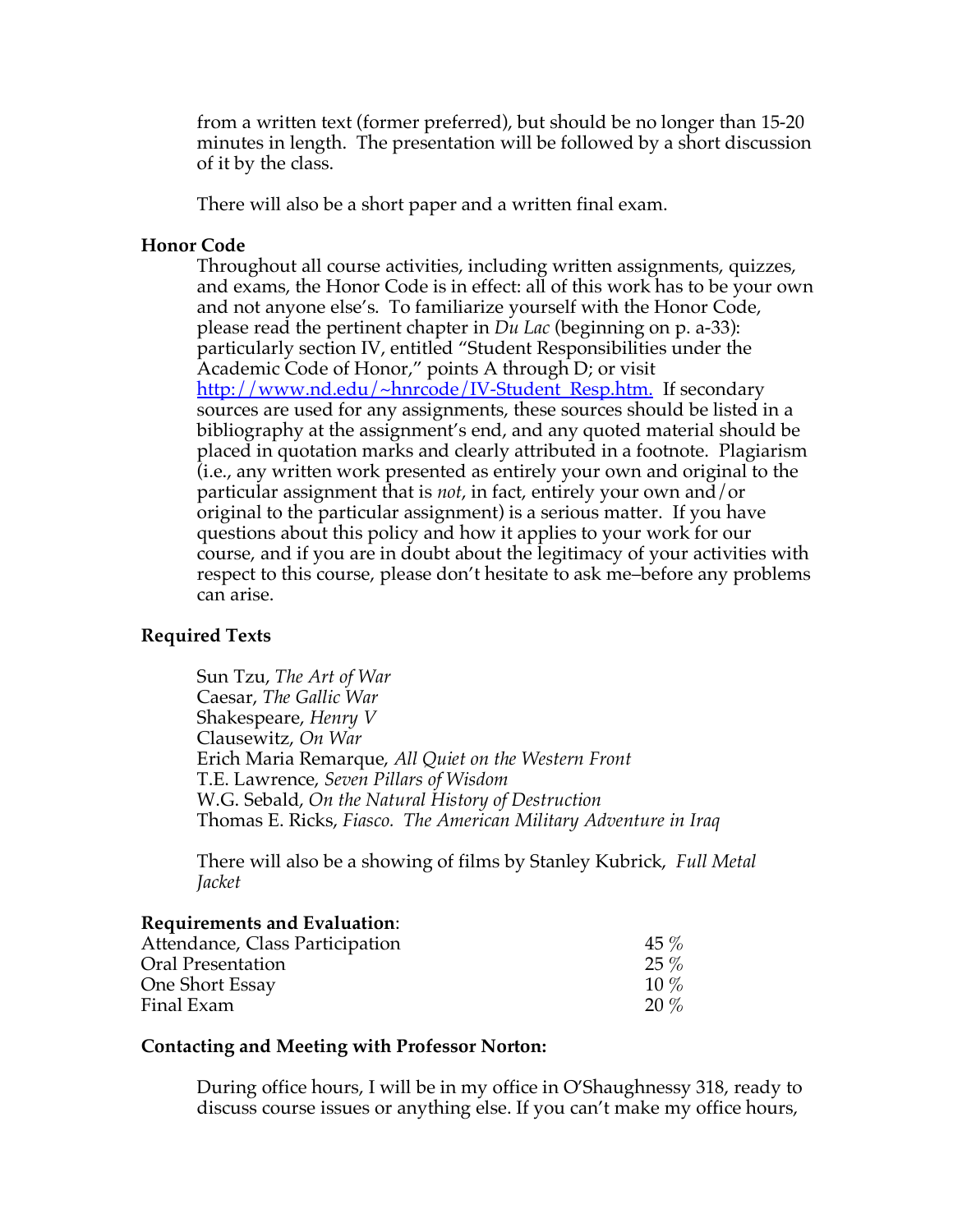contact me after class or by e-mail; we can then either solve the issue right there or set up a time to meet. E-mail (Norton.15@nd.edu) is a good way to get in touch with me to ask specific questions.

| <b>Week One</b>  | Monday<br>Aug. 27                           | Introduction<br>Assignment:                            | Sun Tzu, The Art of War, pp. 3-68.                 |
|------------------|---------------------------------------------|--------------------------------------------------------|----------------------------------------------------|
| <b>Week Two</b>  | Sept. 1                                     | <b>Monday</b> The Art of War?<br>Assignment:           | Caesar, The Gallic War, Books 1 and 2              |
|                  | Sept. 3                                     | <b>Wednesday</b> Writing History as War<br>Assignment: | Caesar, The Gallic War, Books 4 and 6              |
|                  | <b>Week Three</b><br>Monday<br>Sept. 8      | Caesar, Britons and Germans                            | Assignment: Shakespeare, <i>Henry V</i> , Act 1    |
|                  | Sept. 10                                    | Wednesday Shakespeare on War<br>Assignment:            | Shakespeare, Henry V, Act 2                        |
| <b>Week Four</b> | Monday<br><b>Sept. 15</b>                   | Henry V<br>Assignment:                                 | Shakespeare, <i>Henry V</i> , Act 3                |
|                  | <b>Wednesday</b> Henry V<br><b>Sept. 17</b> | Assignment:                                            | Shakespeare, <i>Henry V</i> , Act 4                |
| <b>Week Five</b> | Monday<br><b>Sept. 22</b>                   | Henry V<br>Assignment:                                 | Shakespeare, <i>Henry V</i> , Act 5                |
|                  | <b>Wednesday</b> Henry V<br>Sept. 24        | Assignment:                                            | Clausewitz, On War, Chapter One, pp.<br>83-142.    |
| <b>Week Six</b>  | Monday<br>Sept. 29                          | The Science of War<br>Assignment:                      | Clausewitz, On War, Chapter Two, pp.<br>145-204.   |
|                  | Oct. 1                                      | <b>Wednesday</b> The Theory of War<br>Assignment:      | Clausewitz, On War, Chapter Three, pp.<br>207-271. |
|                  | <b>Week Seven</b><br>Monday                 | The Strategy of War                                    |                                                    |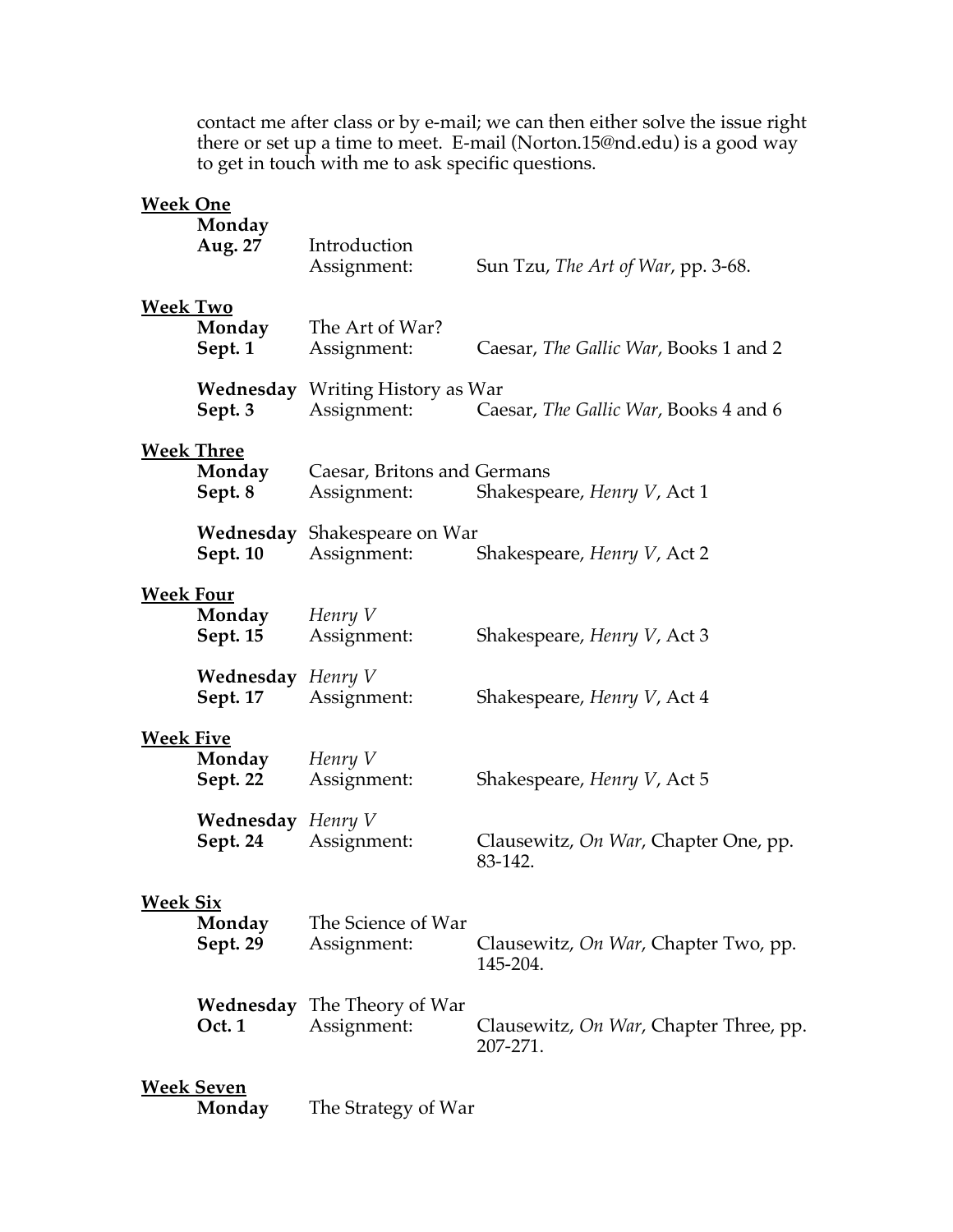| <b>Week Eight</b> | Oct. 6                               | Assignment:                                    | Clausewitz, On War, Book Eight, pp.<br>697-771.                |
|-------------------|--------------------------------------|------------------------------------------------|----------------------------------------------------------------|
|                   | <b>Wednesday</b> War Plans<br>Oct. 8 | Assignment:                                    | Remarque, All Quiet on the Western<br><i>Front</i> , pp. 1-74. |
|                   | Monday<br>Oct. 13                    | The War to End all Wars<br>Assignment:         | Remarque, All Quiet on the Western<br>Front, pp. 75-168.       |
|                   | <b>Oct. 15</b>                       | <b>Wednesday</b> Trench Warfare<br>Assignment: | Remarque, All Quiet on the Western<br>Front, pp. 168-end.      |

# **Mid-Term Break \_\_\_\_\_\_\_\_\_\_\_\_\_\_\_\_\_\_\_\_\_\_\_\_\_**

**\_\_\_\_\_\_\_\_\_\_\_\_\_\_\_\_\_\_\_\_\_\_\_\_\_\_\_\_\_\_\_\_\_\_\_\_**

| <b>Week Nine</b> | Monday             | The End                                           | Lawrence, Seven Pillars of Wisdom,                                  |
|------------------|--------------------|---------------------------------------------------|---------------------------------------------------------------------|
|                  | Oct. 27            | Assignment:                                       | Introduction, pp. 23-63.                                            |
|                  | Oct. 29            | Wednesday Britain in Mesopotamia<br>Assignment:   | Lawrence, Seven Pillars of Wisdom,<br>Books I & II, pp. 64-164.     |
| <b>Week Ten</b>  | Monday             | Lawrence in Arabia                                | Lawrence, Seven Pillars of Wisdom,                                  |
|                  | Nov. 3             | Assignment:                                       | Book III, IV & V, pp. 165-381.                                      |
|                  | Nov. 5             | <b>Wednesday Class Cancelled</b>                  | Lawrence, Seven Pillars of Wisdom,                                  |
|                  | <b>Week Eleven</b> | Assignment:                                       | Book VI, pp. 382-453                                                |
|                  | Monday             | East meets West                                   | Lawrence, Seven Pillars of Wisdom,                                  |
|                  | <b>Nov. 10</b>     | Assignment:                                       | Book VII, pp. 454-505.                                              |
|                  | <b>Nov. 12</b>     | <b>Wednesday</b> Imperial Projects<br>Assignment: | Lawrence, Seven Pillars of Wisdom,<br>Books VIII & IX, pp. 506-579. |